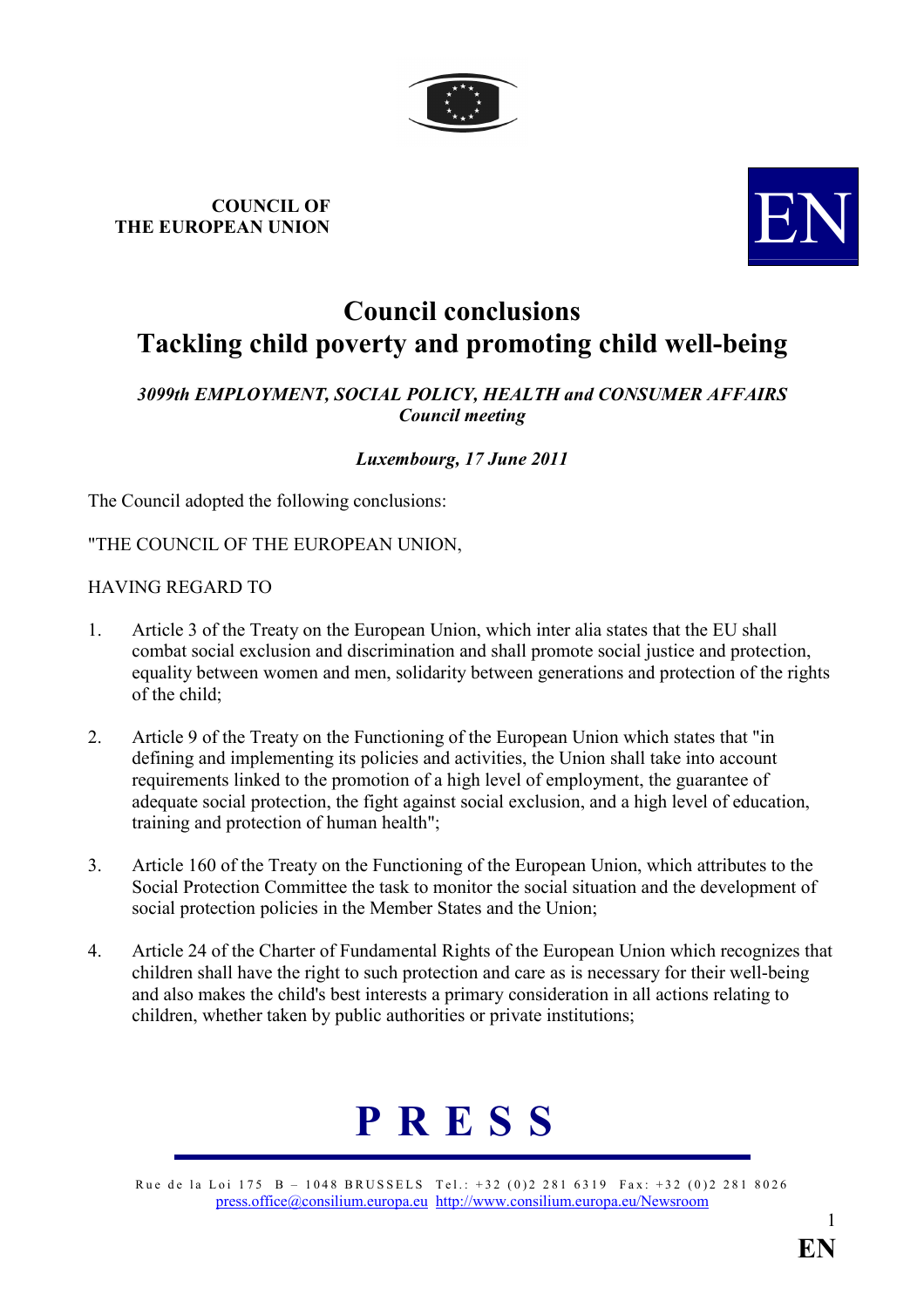# RECALLING

- 5. that at least 20 million children, out of 100 million, are at risk of poverty in the European Union; that orphans, children in lone parent and large families, as well as in families exposed to specific disadvantages (such as families including members with disabilities and/or which belong to certain marginalised communities, including the Roma and other ethnic minority groups), are particularly exposed to the risk of poverty;
- 6. that poverty affects children's well being, including their health, educational attainments and life chances, which also puts a toll on Europe's future human capital;
- 7. that child poverty together with the inter-generational transmission of poverty entails major social and economic costs;
- 8. that parents' participation in the labour market, and their access to decent jobs, in particular as regards lone parents, as well as women' economic independence, and comprehensive programmes for second chance education and lifelong learning opportunities, are key factors for reducing the risk of poverty among children;
- 9. the Council declaration on the European Year for Combating Poverty and Social Exclusion: "Working together to fight poverty in 2010 and beyond" which states that combating child poverty should be a top priority of the EU and its Member States in the next decade;
- 10. the Communication of the Commission "The European Platform against Poverty and Social Exclusion: A European Framework for social and territorial cohesion"<sup>1</sup> highlighting that the Commission will propose a Recommendation on child poverty in 2012;
- 11. the work done by the Social Protection Committee and its Indicators' Sub-group on monitoring the situation of children as outlined in the SPC 2008 Report on Child Poverty and Child Well-being in the EU;
- 12. the Trio Presidency declaration of the conference "Roadmap for a Recommendation on Child Poverty and Child Well-being" in Marche-en-Fammenne, 2-3 September 2010 in which the Spanish, Belgian and Hungarian Presidencies presented a number of recommendations for future action;

#### **STRESSES**

- 13. that child poverty and well-being is a multidimensional phenomenon and that a comprehensive approach is therefore needed to tackle it combining employment for parents, income support and access to social services, including childcare, as well as health care services and education;
- 14. that such a comprehensive approach involves the use of adequate human and financial resources;

 $\frac{1}{1}$ Doc. 18111/10.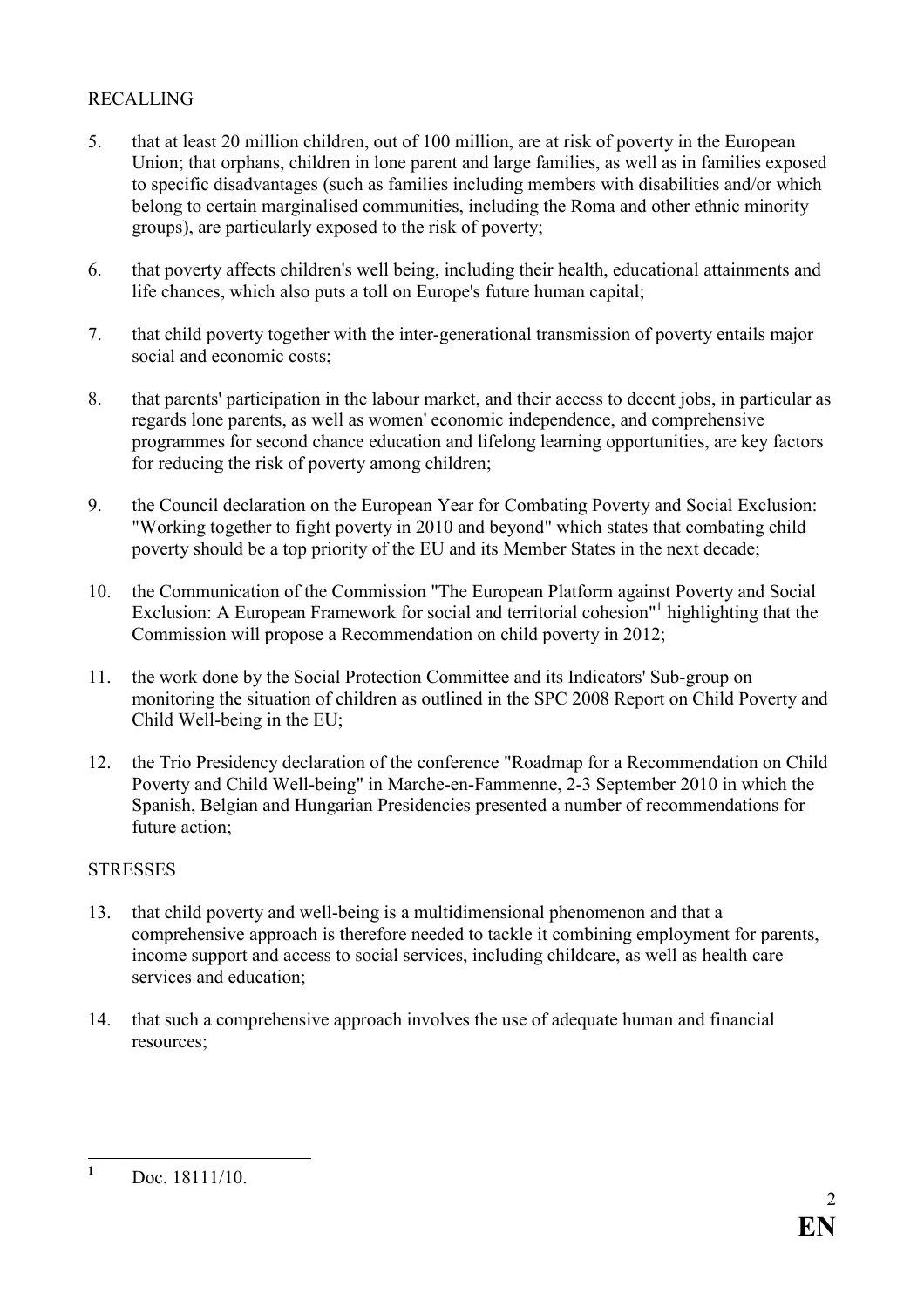#### INVITES THE MEMBER STATES

- 15. to adequately emphasise the aspects of child poverty within their national policies and to consider it when drafting the National Reform Programmes backing them up with adequate targets where appropriate, and resources, as well as monitoring and evaluation arrangements;
- 16. to ensure that combating child poverty and promoting children's well-being are mainstreamed across all policy areas and where appropriate, targeted actions are taken, with a view to addressing the multidimensional nature of the problem and encouraging integrated interventions at national, regional and local levels, especially in the most disadvantaged territories;
- 17. to bear in mind that the fight against child poverty cannot be separated from the situation of families: decent employment opportunities for parents, adequate family benefits and income support, arrangements for reconciling work and family life, and parenting support services are crucial;
- 18. to improve access to quality services, in particular early childhood development and care services from the earliest ages and decent housing, to guarantee access to quality education, across the cycle of childhood, including combating early school leaving, as well as quality health care, and adequate protection and support, especially for children without parental care;
- 19. to promote close cooperation amongst public authorities at all levels, social partners, local communities and civil society organisations, inter alia through social innovations for the creation of a quality environment for all children (notably those experiencing social exclusion);
- 20. to effectively use the Structural Funds and other existing EU financial resources for the purposes of helping to eliminate child poverty and promoting child well-being, without prejudice to future negotiations on the next multi-annual financial framework;

#### INVITES THE COMMISSION

- 21. to consider child poverty and well-being as one of the priorities of the social dimension of the Europe 2020 Strategy in the framework of the monitoring and evaluation of the National Reform Programmes, as well as in the framework of social impact assessments;
- 22. to put forward, as set out in the European Platform against Poverty and Social Exclusion, a Recommendation on child poverty and well-being in 2012, outlining common principles and effective monitoring and assessment tools to tackle child poverty; such a recommendation could follow a broad approach, covering adequate resources for families with children, access to quality services (especially for the most vulnerable), arrangements for reconciling work and family life and taking into account the importance of the involvement of children and the participation of young people in decisions affecting their lives;
- 23. to continue to promote the exchange of best practices among the Member States on effective policies of combating child poverty and promoting child well-being;